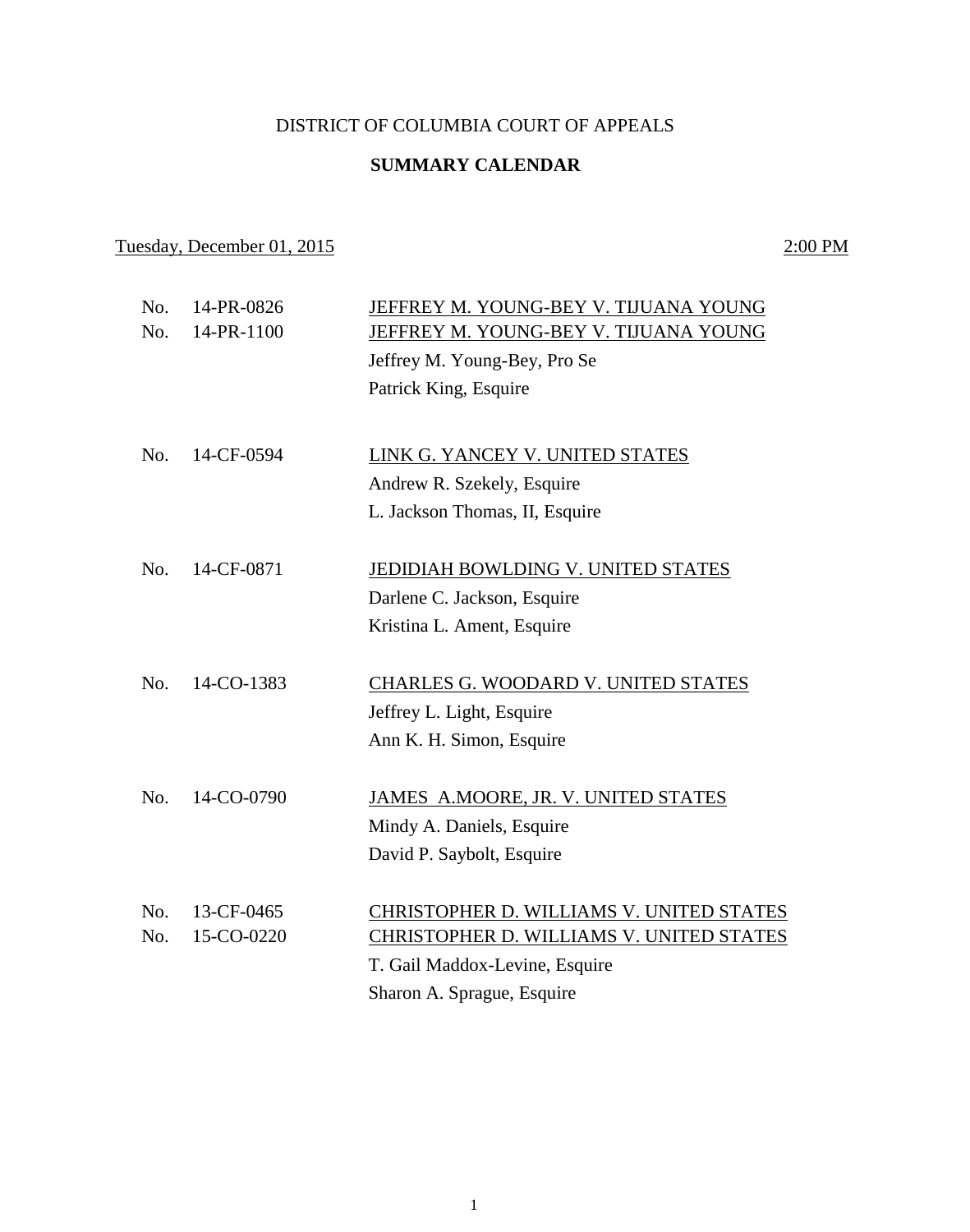|     |            | Rakeen Richardson, Pro Se                 |
|-----|------------|-------------------------------------------|
|     |            | Ayesha McKeithan, Pro Se                  |
|     |            |                                           |
| No. | 15-BG-0458 | IN RE: SHERON A. BARTON                   |
|     |            | <b>BAR REGISTRATION NO. 997851</b>        |
|     |            | William R. Ross, Esquire                  |
|     |            | Sheron A. Barton, Pro Se                  |
|     |            |                                           |
| No. | 14-CF-1335 | TONY C. KNOTT V. UNITED STATES            |
|     |            | Sydney Jean Hoffmann, Esquire             |
|     |            | Christopher Macchiaroli, Esquire          |
|     |            |                                           |
| No. | 14-CF-0529 | <b>JAMES CURTIS V. UNITED STATES</b>      |
|     |            | Abram J. Pafford, Esquire                 |
|     |            | Patricia A. Heffernan, Esquire            |
|     |            |                                           |
| No. | 14-CT-0833 | JAMES LEON CULLEY V. DISTRICT OF COLUMBIA |
|     |            | Fletcher P. Thompson, Esquire             |
|     |            | Janice Y. Sheppard, Esquire               |
|     |            |                                           |
| No. | 13-CF-1269 | STANLEY L. PETTY, JR. V UNITED STATES     |
|     |            | Donald L. Dworsky, Esquire                |
|     |            | Erik H. Zwicker, Esquire                  |
|     |            |                                           |

Tuesday, December 08, 2015 2:00 PM

| No. 14-CV-1271 | BILL TAYLOR V. JAMES B. THOMAS |
|----------------|--------------------------------|
|                | Bill Taylor, Pro Se            |
|                | James B. Thomas, Pro Se        |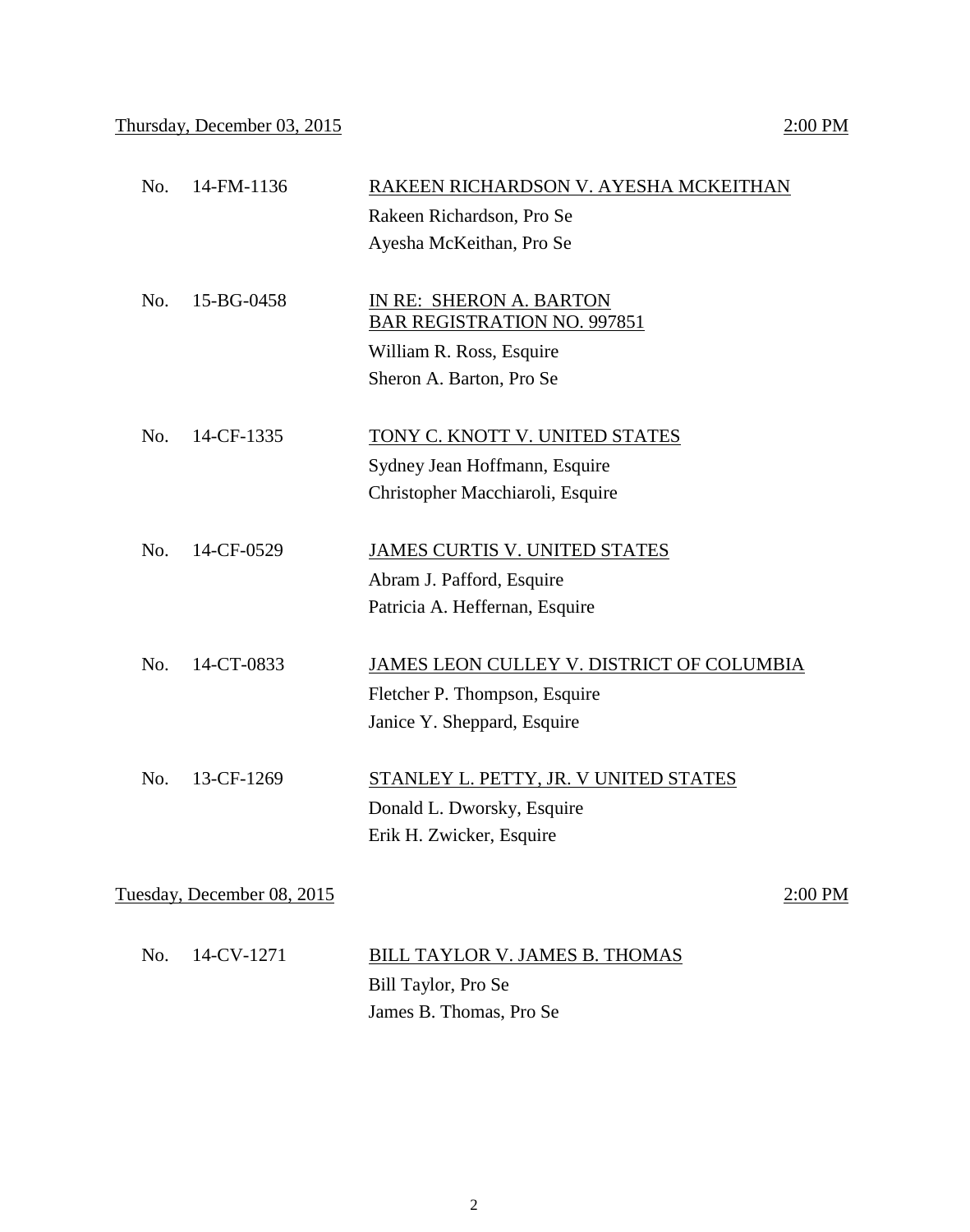| 15-FM-0430<br>No.          | ELENA JORDAN V. DAVID A. JORDAN                            |  |
|----------------------------|------------------------------------------------------------|--|
|                            | Elena Jordan, Pro Se                                       |  |
|                            | David A. Jordan, Pro Se                                    |  |
| 15-CF-0050<br>No.          | ERIC TURNER BRICKHOUSE V. UNITED STATES                    |  |
|                            | April E. Fearnley, Esquire                                 |  |
|                            | Seth M. Gilmore, Esquire                                   |  |
| No.<br>14-CM-1453          | <b>TYEE BROWN V. UNITED STATES</b>                         |  |
|                            | Nigel Barrella, Esquire                                    |  |
|                            | Christopher R. Howland, Esquire                            |  |
| 14-CM-1152<br>No.          | <b>CRAIG P. NELSON V. UNITED STATES</b>                    |  |
|                            | Anna B. Scanlon, Esquire                                   |  |
|                            | Thomas G. Burgess, Esquire                                 |  |
| 15-CM-0195<br>No.          | JACOMO MORRIS V. UNITED STATES                             |  |
|                            | Jenifer Wicks, Esquire                                     |  |
|                            | Timothy R. Cahill, Esquire                                 |  |
| Tuesday, December 15, 2015 | $2:00$ PM                                                  |  |
| No.<br>14-AA-1199          | KARLA JONES V. D.C. DEP'T OF EMPLOYMENT<br><b>SERVICES</b> |  |
|                            | Matthew J. Peffer, Esquire                                 |  |
|                            | Stacy L. Anderson, Esquire                                 |  |
| 14-CM-1055<br>No.          | LIONEL SEN-SISAY V. UNITED STATES                          |  |
|                            | Sharon L. Burka, Esquire                                   |  |
|                            | LaTrena Carrington, Esquire                                |  |
| 15-CV-0091<br>No.          | MICHELLE D. SMITH V. ROSA VENTURA, ET AL                   |  |
|                            | Michelle D. Smith, Pro Se                                  |  |
|                            | Paul Perkins, Esquire                                      |  |

3